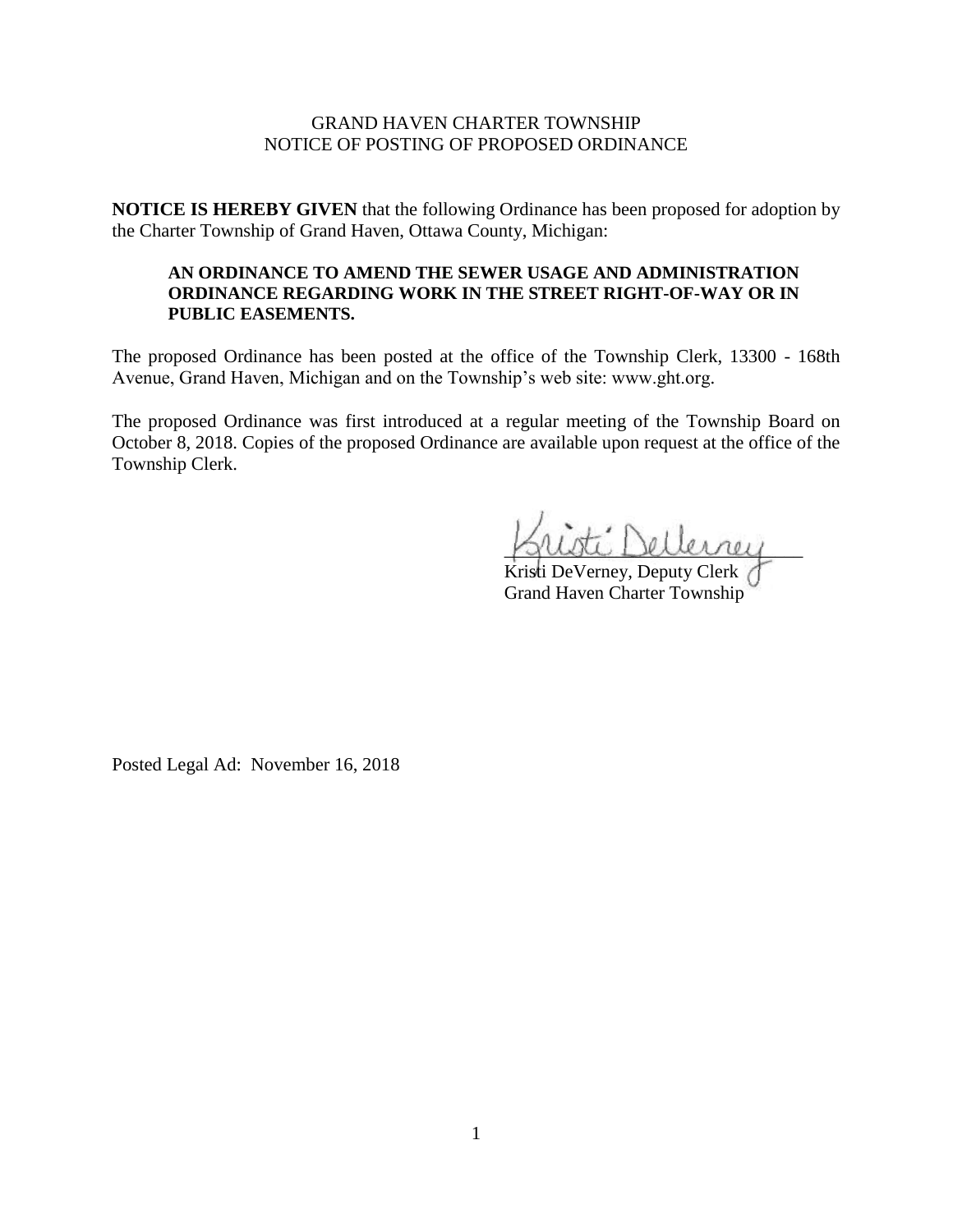Draft Date 10/04/18

### **SEWER USAGE AND ADMINISTRATION AMENDMENT ORDINANCE CHARTER TOWNSHIP OF GRAND HAVEN, MICHIGAN Ord. No. \_\_\_\_\_, Eff. \_\_\_\_\_\_\_\_\_\_\_\_\_\_\_**

## **AN ORDINANCE TO AMEND THE SEWER USAGE AND ADMINISTRATION ORDINANCE REGARDING WORK IN THE STREET RIGHT-OF-WAY OR IN PUBLIC EASEMENTS.**

GRAND HAVEN CHARTER TOWNSHIP, COUNTY OF OTTAWA, AND STATE OF MICHIGAN, ORDAINS

Section 1. Building Sewers and Connections. Section 4.1.2 of the Grand Haven Charter Township Sewer Usage and Administration Ordinance, Ordinance No. 180, as amended, is amended in its entirety to state as follows.

2. The owner shall be responsible, at the owner's cost and expense, for the installation, connection, and maintenance of the building sewer to its connection with the public sewer.

Although the work shall be done at the owner's expense, all sewer system work in the street right-of-way or in public easements, including service lines to the property line, shall be constructed and performed by the Township or its agents or contractors. The Township may waive this requirement if the owner deposits an adequate escrow amount with the Township, or otherwise posts adequate security for and acceptable to the Township (e.g., performance bond, irrevocable bank letter of credit, etc.).

 Section 2. Effective Date. This Ordinance was approved and adopted by the Township Board of the Charter Township of Grand Haven, Ottawa County, Michigan, on \_\_\_\_\_\_\_\_\_\_\_\_\_\_\_\_\_\_\_\_\_, after introduction and a first reading on October 8th, 2018, and publication after such first reading as required by Michigan Act 359 of 1947, as amended. This Ordinance shall take effect 30 days after its publication following adoption.

 $\overline{\phantom{a}}$  , and the contract of the contract of the contract of the contract of the contract of the contract of the contract of the contract of the contract of the contract of the contract of the contract of the contrac

Mark Reenders, Supervisor Laurie Larsen, Clerk